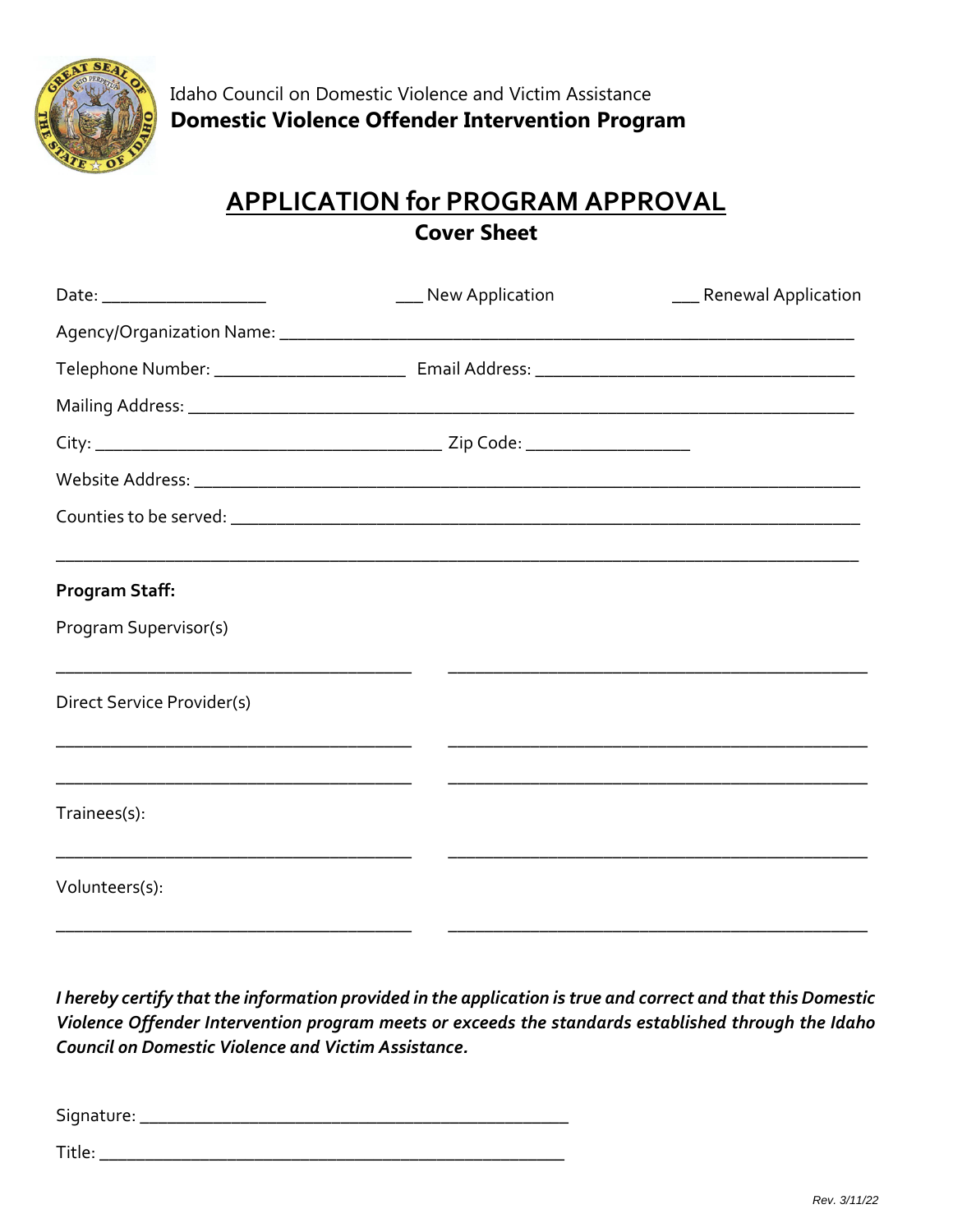### **APPLICATION for PROGRAM APPROVAL Checklist**

To be complete, a new or renewal program application must include the following:

| <b>Signed Terms and Conditions</b> |                                           |                                                                           |
|------------------------------------|-------------------------------------------|---------------------------------------------------------------------------|
| Program Curriculum Outline(s)      |                                           |                                                                           |
|                                    |                                           |                                                                           |
|                                    |                                           |                                                                           |
|                                    |                                           |                                                                           |
|                                    | (Transcript & CEUs)                       |                                                                           |
|                                    |                                           |                                                                           |
|                                    |                                           |                                                                           |
|                                    |                                           |                                                                           |
|                                    |                                           |                                                                           |
|                                    |                                           |                                                                           |
|                                    |                                           |                                                                           |
|                                    |                                           |                                                                           |
|                                    |                                           |                                                                           |
|                                    |                                           |                                                                           |
|                                    |                                           |                                                                           |
|                                    |                                           |                                                                           |
|                                    |                                           |                                                                           |
|                                    | Required Documents for all Program Staff: | Application Signed Statement Education Documents Background Check License |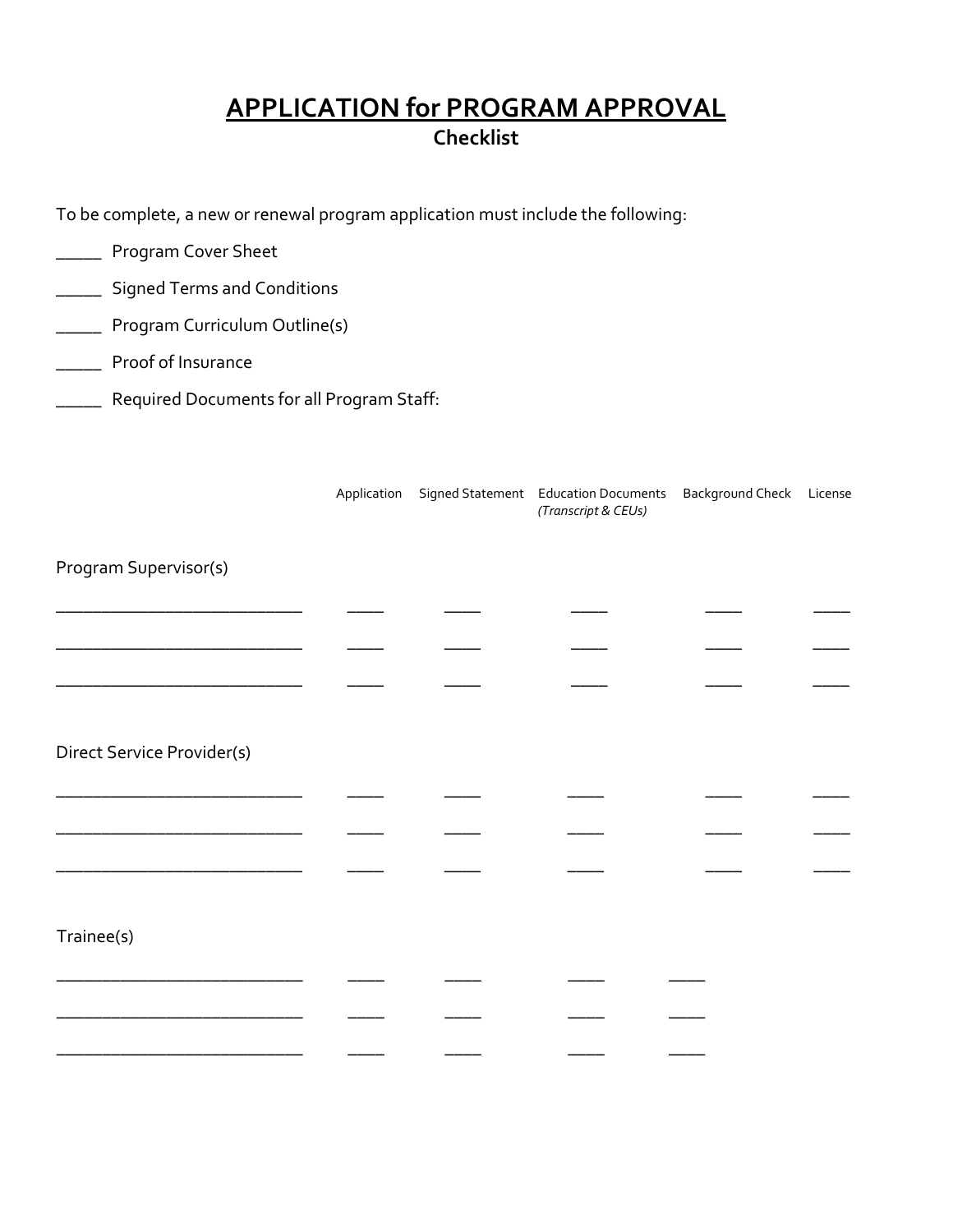**Terms and Conditions** 

Program Name: \_\_\_\_\_\_\_\_\_\_\_\_\_\_\_\_\_\_\_\_\_\_\_\_\_\_\_\_\_\_\_\_\_\_\_\_\_\_\_\_\_\_\_\_\_\_\_\_\_\_\_\_\_\_\_\_\_\_\_\_\_\_\_\_\_\_\_\_\_\_\_\_\_

It is understood and agreed upon by this applicant organization that:

- 1. The approval status granted as a result of this application is for the purpose set forth herein and in accordance with applicable laws, regulations, and policies of the Idaho Council on Domestic Violence and Victim Assistance and the Committee for Oversight of Domestic Violence Offender Intervention Programs and Standards (Committee).
- 2. All program staff have reviewed the Idaho Minimum Standards for Domestic Violence Offender Intervention Programs and adhere to all applicable standards, policies, and procedures.
- 3. Program approval may require a site visit and the program will be monitored. Drop-in visits may occur as a component of the monitoring process.
- 4. Site visits may include: review of all records (including client files), session observation, and client and staff interviews.
- 5. Approval of any Domestic Violence Offender Intervention Program is subject to renewal every three years.
- 6. A Domestic Violence Offender Intervention Program may be placed on probation or removed from the approved provider list based on failure to continue to meet established minimum standards.
- 7. Program must submit personnel changes in their organization in writing to the Committee within 30 days.
- 8. The program must update certificates and licenses and forward copies to the Committee.
- 9. Any omission or misrepresentation in the application process may be cause for denial or revocation or program approval.
- 10. Programs must immediately notify client and courts if the program is removed from the approved provider list.

#### *I have read the Terms and Conditions and agree to adhere to the above requirements.*

Signature:  $\blacksquare$ 

Title: \_\_\_\_\_\_\_\_\_\_\_\_\_\_\_\_\_\_\_\_\_\_\_\_\_\_\_\_\_\_\_\_\_\_\_\_\_\_\_\_\_\_\_\_\_\_\_\_\_\_\_\_\_\_\_\_

Date: \_\_\_\_\_\_\_\_\_\_\_\_\_\_\_\_\_\_\_\_\_\_\_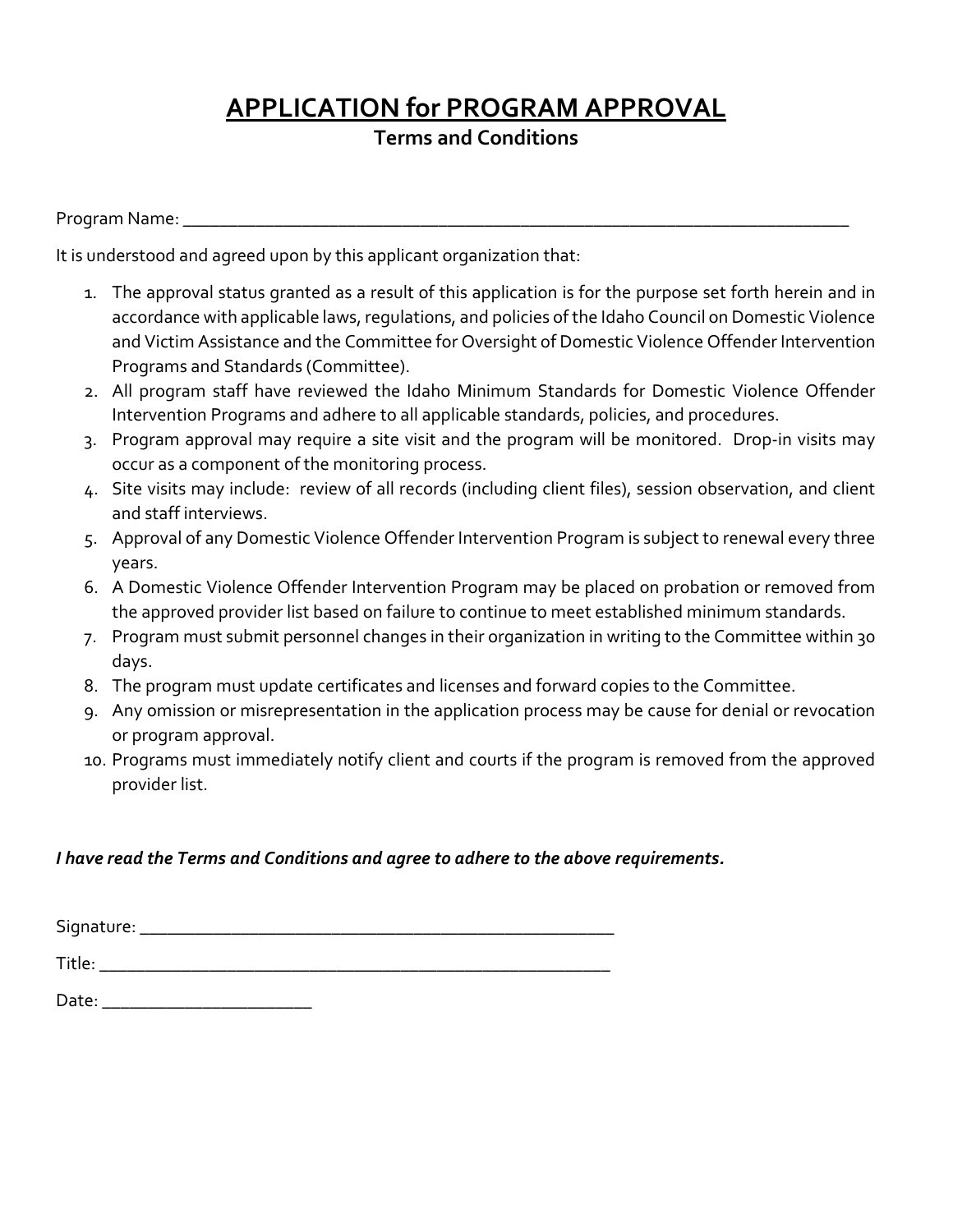**Program Supervisor Education Documentation** 

*(Education Documentation forms required for each Program Supervisor)* 

Program Name: \_\_\_\_\_\_\_\_\_\_\_\_\_\_\_\_\_\_\_\_\_\_\_\_\_\_\_\_\_\_\_\_\_\_\_\_\_\_\_\_\_\_\_\_\_\_\_\_\_\_\_\_\_\_\_\_\_\_\_\_\_\_\_\_\_\_\_\_\_\_\_

Program Supervisor Name & Credentials: \_\_\_\_\_\_\_\_\_\_\_\_\_\_\_\_\_\_\_\_\_\_\_\_\_\_\_\_\_\_\_\_\_\_\_\_\_\_\_\_\_\_\_\_\_\_\_\_\_\_

Requirements: *(Please review Minimum Standards and/or the Application Instructions for complete details)*

- 1. Master's or Doctorate degree required in counseling, psychology, social work or related field. Copy of official transcripts related to qualifying degree is required for new applicants and must be included in the application packet.
- 2. Copy of current licensure.
- 3. Minimum of **60** hours of education obtained within the previous **5** years for new applicants or **3** years for renewing applicants or applicants currently approved as a Direct Service Provider. Please list and attach copies of certificates of completion.
- 4. Minimum of **500** total hours of supervised intervention experience required for new applicants.

| Name of Course or Program | Date(s) | Sponsor/Presenter | <b>Total Hours</b> |
|---------------------------|---------|-------------------|--------------------|
|                           |         |                   |                    |
|                           |         |                   |                    |
|                           |         |                   |                    |
|                           |         |                   |                    |
|                           |         |                   |                    |
|                           |         |                   |                    |
|                           |         |                   |                    |
|                           |         |                   |                    |
|                           |         |                   |                    |
|                           |         |                   |                    |
|                           |         |                   |                    |
|                           |         |                   |                    |
|                           |         |                   |                    |
|                           |         |                   |                    |
|                           |         |                   |                    |
|                           |         |                   |                    |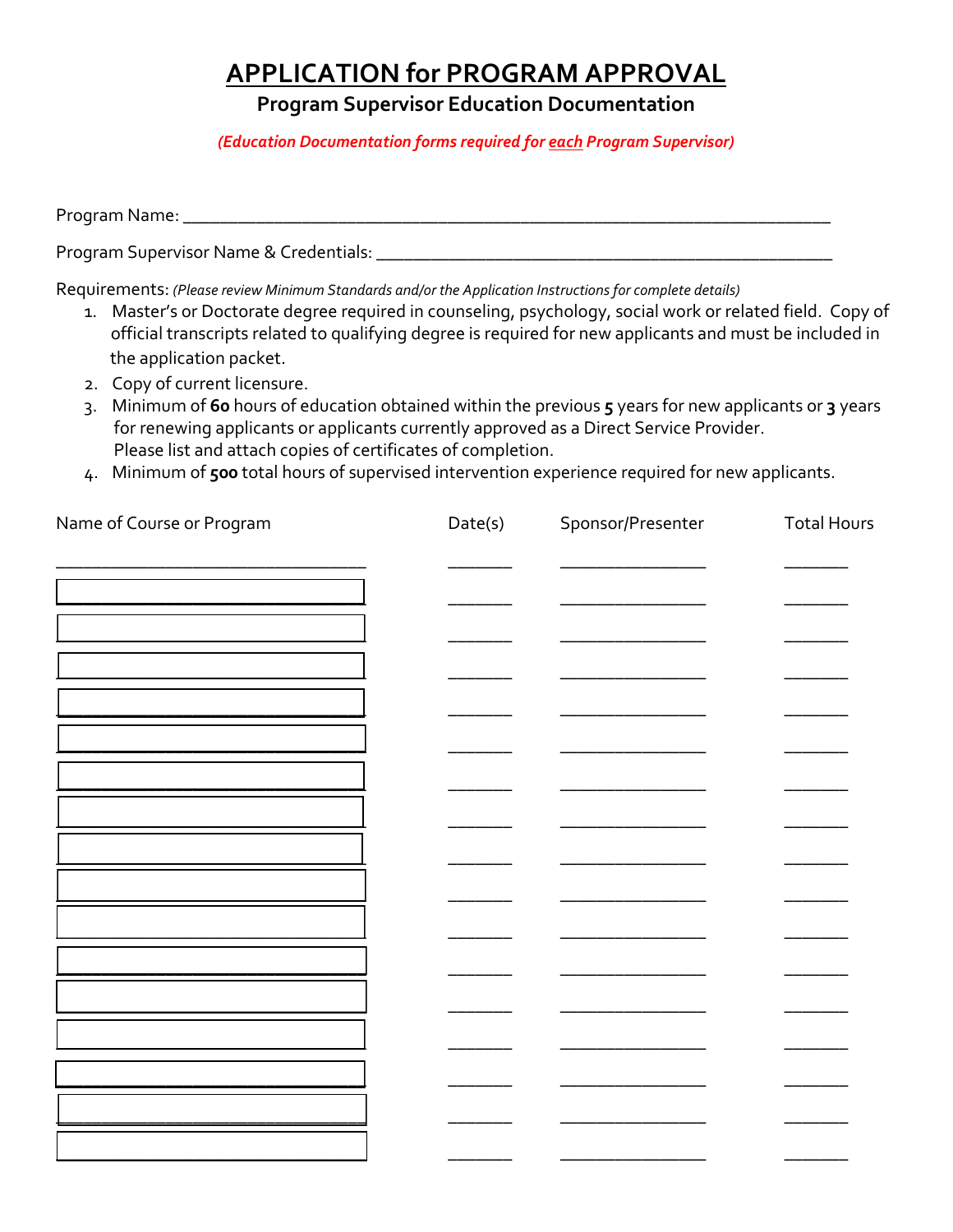### **New Program Supervisor Education Documentation - Continued**

Supervised Treatment Experience (Required for new applicants only)

Minimum of **250 hours** of supervised experience that is directly related to counseling, assessing, or providing intervention to DV offenders and/or victims as well as working with, or receiving training from DV victim advocacy services.

| <b>Organization Providing Experience</b> | Supervisor Name/Credentials/Contact Info | <b>Total Hours</b> |
|------------------------------------------|------------------------------------------|--------------------|
|                                          |                                          |                    |
|                                          |                                          |                    |
|                                          |                                          |                    |
|                                          |                                          |                    |
|                                          |                                          |                    |

Minimum of **250 hours** of supervised direct treatment with offenders in an Idaho or other state-approved offender intervention program, which includes **50** hours supervised experience in offender group facilitation or other experience deemed sufficient by the OIP Committee upon request of the applicant.

| <b>Organization Providing Experience</b> | Supervisor Name/Credentials/Contact Info | <b>Total Hours</b> |
|------------------------------------------|------------------------------------------|--------------------|
|                                          |                                          |                    |
|                                          |                                          |                    |
|                                          |                                          |                    |
|                                          |                                          |                    |
|                                          |                                          |                    |

Of the supervised direct treatment hours, list the required **50 hours** of supervised experience in offender group facilitation or other experience you are submitting for consideration by the OIP Committee.

| <b>Organization Providing Experience</b> | Supervisor Name/Credentials/Contact Info | <b>Total Hours</b> |
|------------------------------------------|------------------------------------------|--------------------|
|                                          |                                          |                    |
|                                          |                                          |                    |
|                                          |                                          |                    |
|                                          |                                          |                    |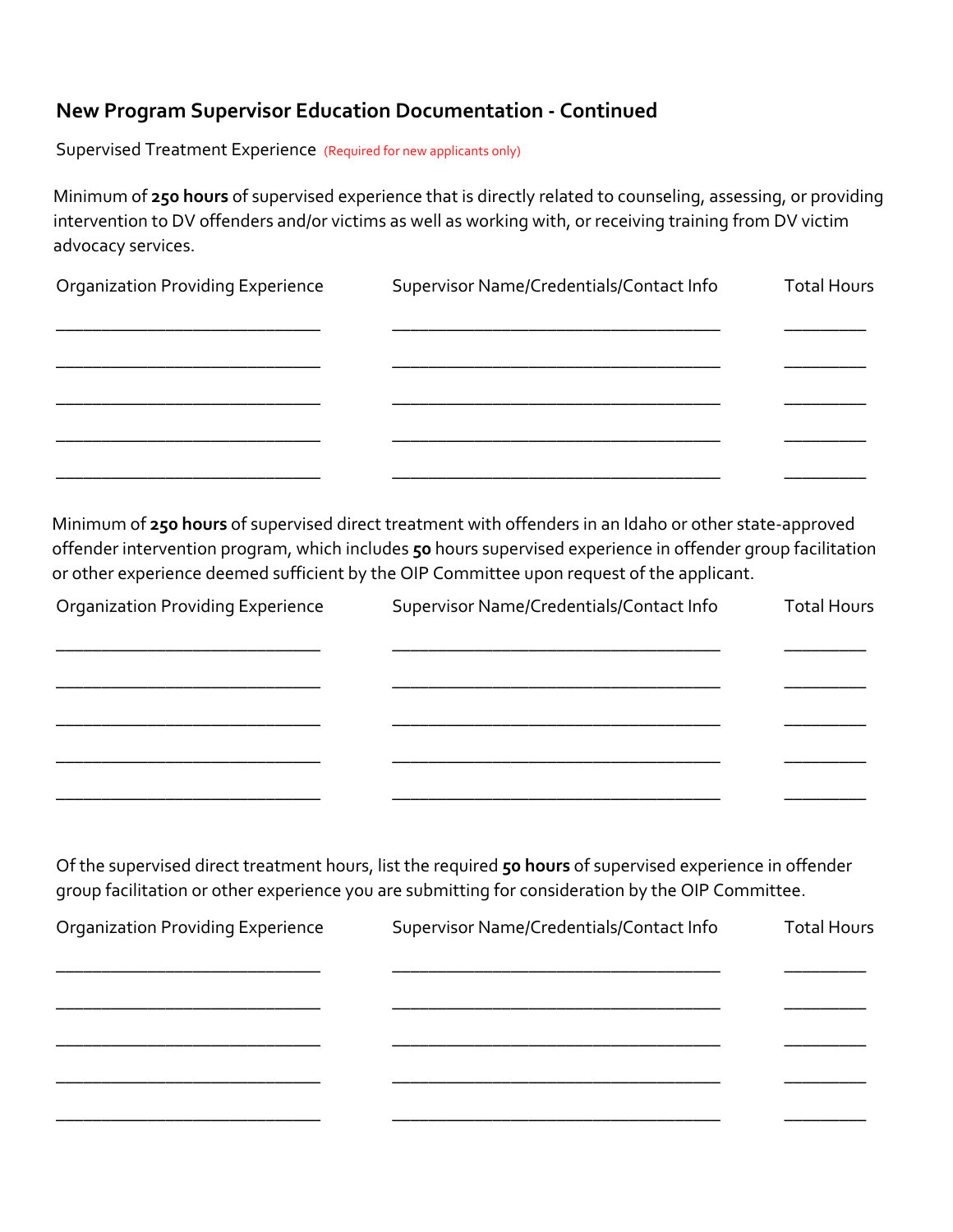**Direct Service Provider Education Documentation** 

*(Education Documentation form required for each Direct Service Provider)* 

Program Name:

Direct Service Provider Name & Credentials: \_\_\_\_\_\_\_\_\_\_\_\_\_\_\_\_\_\_\_\_\_\_\_\_\_\_\_\_\_\_\_\_\_\_\_\_\_\_\_\_\_\_\_\_\_\_

Requirements: *(Please review Minimum Standards and/or the Application Instructions for complete details)*

- 1. Bachelor's degree required in counseling, psychology, social work or related field. Copies of official transcripts related to qualifying degree must be included in the application packet.
- 2. Copy of current licensure.
- 3. Minimum of **60** hours of education obtained within the previous **5** years for new applicants or **3** years for renewing applicants or applicants currently approved as a Trainee. Please list and attach copies of certificates of completion.
- 4. Minimum of **150** total hours of supervised intervention experience required for new applicants.

| Date(s) | Sponsor/Presenter | <b>Total Hours</b> |
|---------|-------------------|--------------------|
|         |                   |                    |
|         |                   |                    |
|         |                   |                    |
|         |                   |                    |
|         |                   |                    |
|         |                   |                    |
|         |                   |                    |
|         |                   |                    |
|         |                   |                    |
|         |                   |                    |
|         |                   |                    |
|         |                   |                    |
|         |                   |                    |
|         |                   |                    |
|         |                   |                    |
|         |                   |                    |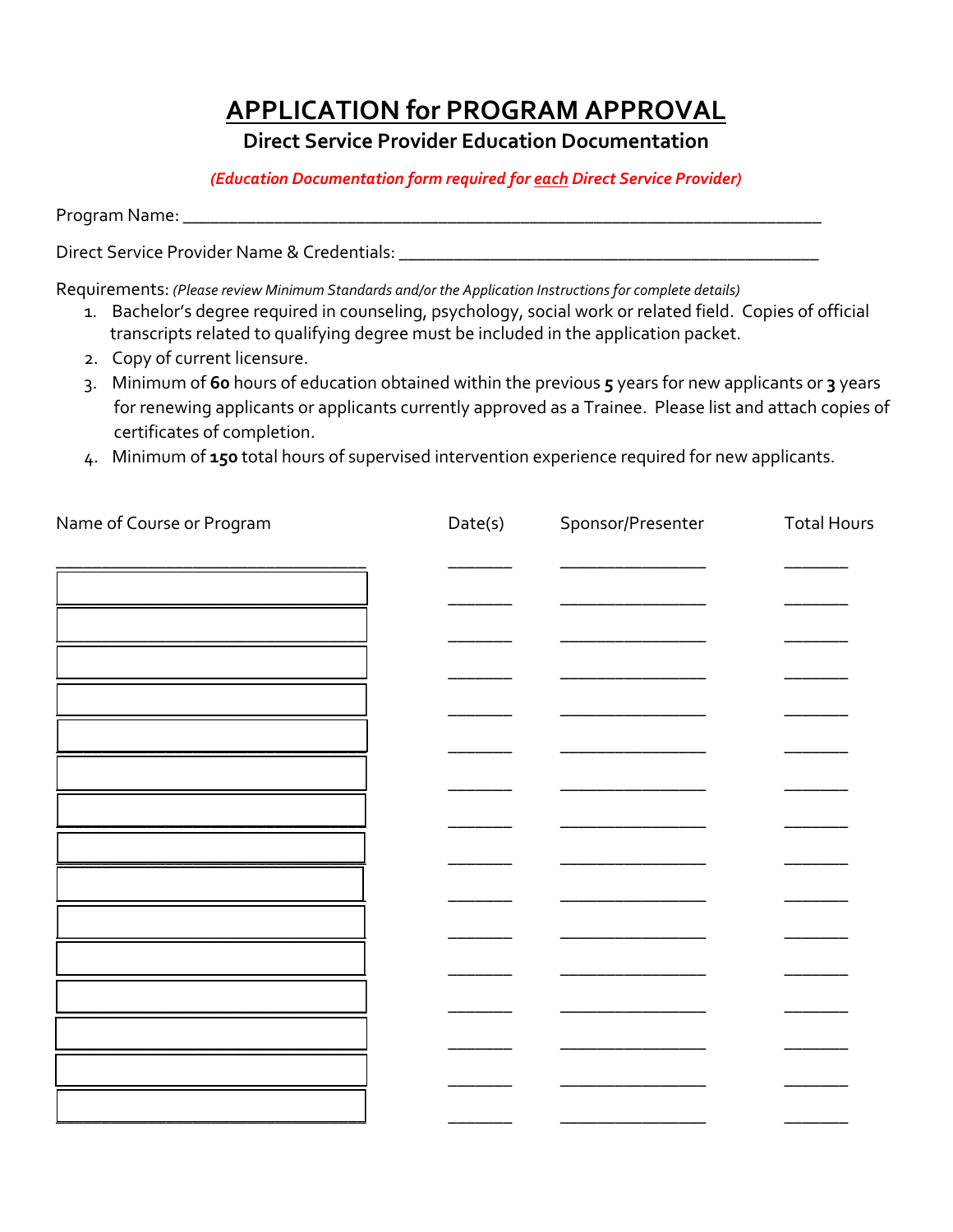### New Direct Service Provider Education Documentation - Continued

Supervised Treatment Experience (Required for new applicants only)

Minimum of 75 hours of supervised direct treatment contact with offenders.

| <b>Organization Providing Experience</b> | Supervisor Name/Credentials/Contact Info | <b>Total Hours</b> |
|------------------------------------------|------------------------------------------|--------------------|
|                                          |                                          |                    |
|                                          |                                          |                    |
|                                          |                                          |                    |
|                                          |                                          |                    |
|                                          |                                          |                    |
|                                          |                                          |                    |
|                                          |                                          |                    |

Minimum of 75 hours of supervised education and/or experience that is directly related to counseling, assessing or providing intervention services, as well as working/training with DV victim advocacy programs.

| <b>Organization Providing Experience</b> | Supervisor Name/Credentials/Contact Info | <b>Total Hours</b> |
|------------------------------------------|------------------------------------------|--------------------|
|                                          |                                          |                    |
|                                          |                                          |                    |
|                                          |                                          |                    |
|                                          |                                          |                    |
|                                          |                                          |                    |
|                                          |                                          |                    |
|                                          |                                          |                    |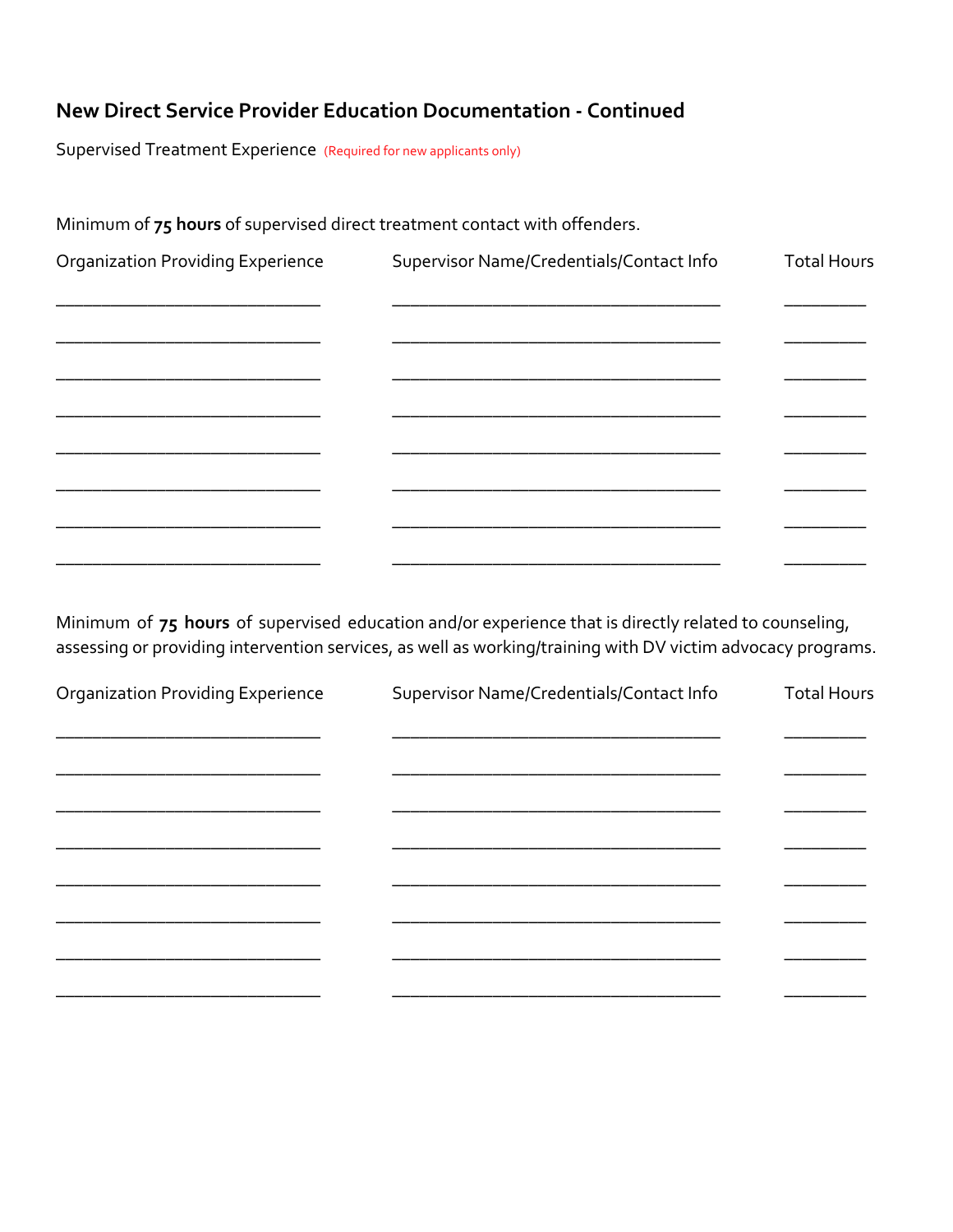### **APPLICATION for PROGRAM APPROVAL Additional Program Staff**

### **Trainee(s):**

A trainee is a paid or volunteer staff person who has not complete the minimum requirements. A trainee may serve as a co-facilitator of groups with a Direct Service Provider or Program Supervisor but may not facilitate a group alone. An individual may be considered a trainee for no more than two (2) years unless exceptional circumstances are demonstrated and provisional approval is granted, subject to additional requirements.

Name of Trainee Start Date Start Date Start Date Start Date